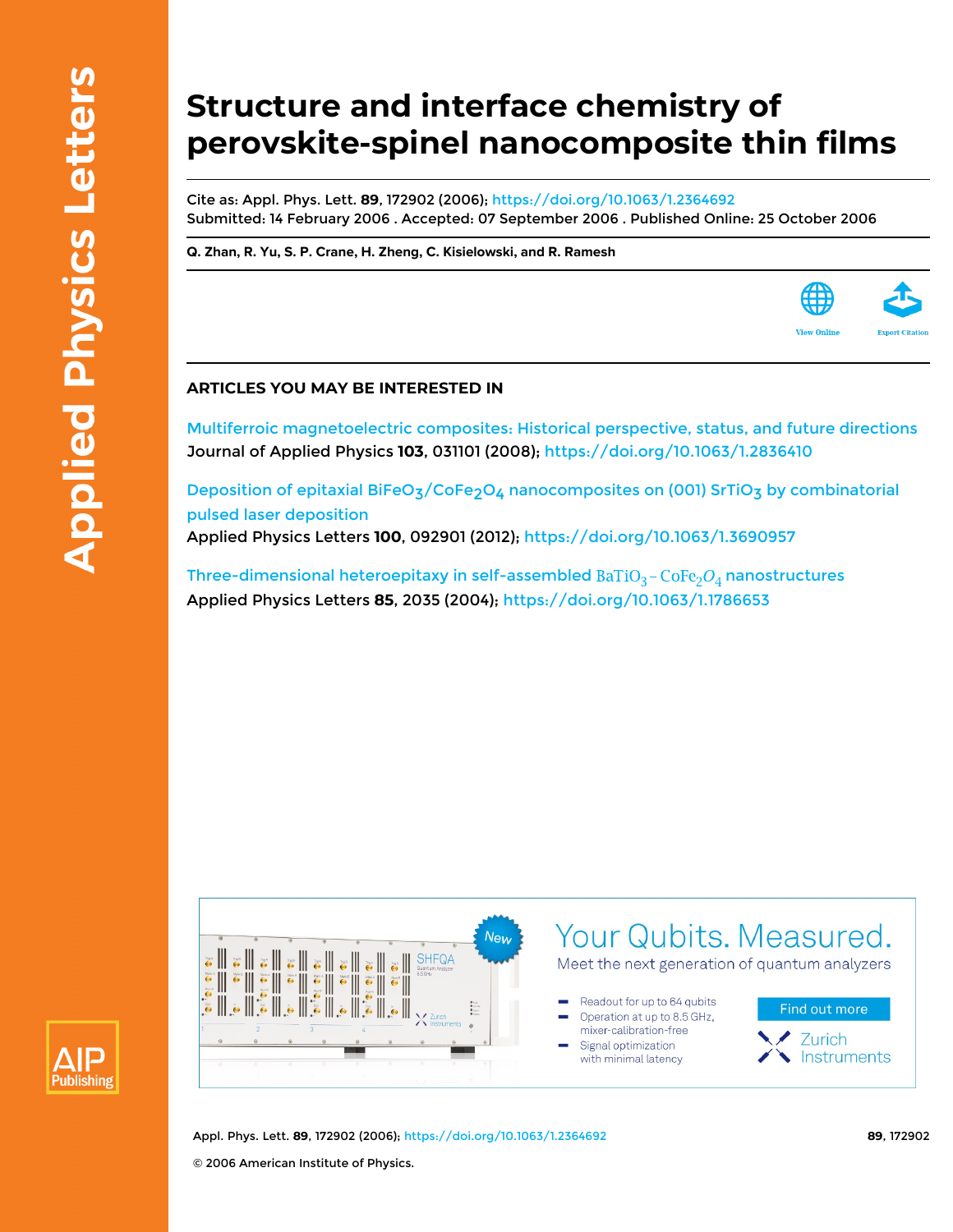# **[Structure and interface chemistry of perovskite-spinel nanocomposite](http://dx.doi.org/10.1063/1.2364692) [thin films](http://dx.doi.org/10.1063/1.2364692)**

### Q. Zhan<sup>a)</sup>

*Department of Materials Science and Engineering, University of California, Berkeley, California 94720 and Department of Physics, University of California, Berkeley, California 94720*

#### R. Yu

*Materials Sciences Division, Lawrence Berkeley National Laboratory, Berkeley, California 94720*

#### S. P. Crane and H. Zheng

*Department of Materials Science and Engineering, University of California, Berkelay, Colifornia 94720 and Department of Physics, University of California, Berkeley, California 94720*

#### C. Kisielowski

*National Center for Electron Microscopy, Materials Sciences Division, Lawrence Berkeley National Laboratory, Berkeley, California 94720*

#### R. Ramesh

*Department of Materials Science and Engineering, University of California, Berkelay, Colifornia 94720 and Department of Physics, University of California, Berkeley, California 94720*

(Received 14 February 2006; accepted 7 September 2006; published online 25 October 2006)

The structure and the interface chemistry of epitaxial  $BiFeO<sub>3</sub> - NiFe<sub>2</sub>O<sub>4</sub>$  nanocomposite thin films on SrTiO<sub>3</sub>(001) substrates were investigated using the *Z*-contrast imaging and the electron exit-wave reconstruction methods at the atomic scale. The results show that the NiFe<sub>2</sub>O<sub>4</sub> pillars are nonwetting with respect to the substrate and exhibit  $\{111\}$  facets at the surface. The interface between BiFeO<sub>3</sub> and NiFe<sub>2</sub>O<sub>4</sub> lies in the  $\{110\}$  planes and is semicoherent. The atomic configuration of the interface, with the BiFeO layer bonding to the  $\text{[Ni},\text{Fe}]\text{O}_2$  layer, was shown to have the maximized structure continuity and minimized interface charging. © *2006 American Institute of Physics*. [DOI: [10.1063/1.2364692](http://dx.doi.org/10.1063/1.2364692)]

Epitaxial nanostructured composite thin films usually show unique properties that are not present in the corre-sponding single-phase materials.<sup>1–[3](#page-3-1)</sup> For example, the structure and magnetoresistance of perovskite manganites can be tuned by the tensile stress originating from the epitaxial secondary phase  $MgO<sup>1</sup>$  Also, self-assembled nanocomposite magnetoelectric thin films have been developed by combining two kinds of oxide phases: one a ferroelectric perovskite and the other a ferrimagnetic spinel.<sup>2</sup> The composite thin films show a strong magnetoelectric coupling between the two phases. $2,4$  $2,4$  Our studies so far have demonstrated that such self-assembled nanostructures can be formed from many perovskite-spinel combinations.

The enhancement in the properties of nanocomposite thin films results primarily from the interaction between the component phases. An important means to control such interaction is tuning the self-assembly patterns. Recently we showed that different patterned nanostructures can be realized simply by selecting single crystal substrates with different orientations.<sup>3</sup> Another critical issue controlling the interaction is the interface between the component phases. The chemistry and structure of the interface are a prerequisite to understand the coupling mechanism among ferroelectricity, magnetism, and elasticity. The perovskite-spinel interface is also of great interest in complex oxide-based magnetic tunnel junctions, $\frac{6}{5}$  since studies have illustrated the importance of the electrode/barrier interface to obtain large junction magnetoresistance.

In this letter, the structures of the epitaxial nanostructured thin films formed by perovskite and spinel have been investigated at the nano and atomic scales using advanced transmission electron microscopy (TEM) techniques. We focus on the heteroepitaxial composite thin film formed by perovskite  $BiFeO<sub>3</sub>$  and spinel NiFe<sub>2</sub>O<sub>4</sub>. We are using this and the related  $BiFeO_3-CoFe_2O_4$  systems as model systems.  $B$ iFeO<sub>3</sub> (BFO) is emerging as an attractive ferroelectric material due to its large ferroelectric polarization.<sup>7</sup> It has a rhombohedrally distorted perovskite structure.<sup>8</sup> NiFe<sub>2</sub>O<sub>4</sub> (NFO) and  $\text{CoFe}_2\text{O}_4$  (CFO) are ferrimagnetic materials with the spinel structure.<sup>9</sup> In spinel crystallography, they are written as  $(Fe)[Ni,Fe]_2O_4$  and  $(Fe)[Co,Fe]_2O_4$ , where the parentheses refer to ions in tetrahedral and the brackets to ions in octahedral sites.

The nanocomposite thin films were grown from targets with different volume fractions of the component phases by pulsed laser deposition (PLD) at 700 °C on (001)-SrTiO<sub>3</sub> (STO) single crystal substrates, upon which an  $\sim$  60 nm thick  $SFRuO<sub>3</sub>$  (SRO) bottom electrode was grown by PLD. Details of the deposition procedure are reported elsewhere.<sup>10</sup> Cross-section as well as plan-view samples for TEM studies were prepared by standard ion milling techniques. Structural investigations have been carried out using a Philips CM300 with a point to point resolution of 1.7 Å and information resolution of 0.8 Å and an FEI Tecnai F20 equipped with high-angle annular dark-field detector.

The BiFeO<sub>3</sub>-NiFe<sub>2</sub>O<sub>4</sub> and BiFeO<sub>3</sub>-CoFe<sub>2</sub>O<sub>4</sub> systems showed similar structural features. Therefore, only results for one of them are given in the following discussions. Figures

0003-6951/2006/89(17)/172902/3/\$23.00

<span id="page-1-0"></span>Electronic mail: qzhan@berkeley.edu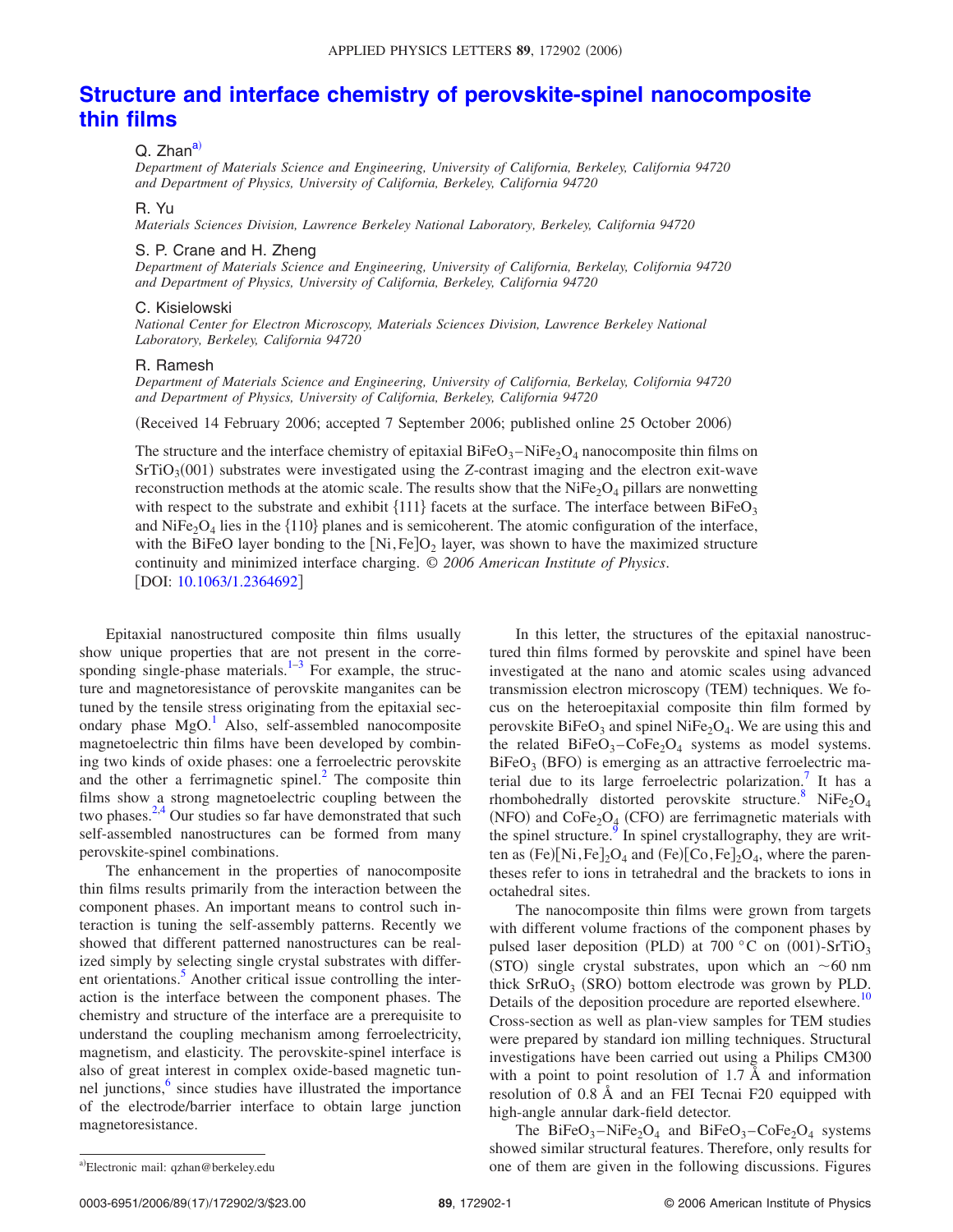<span id="page-2-0"></span>

FIG. 1. (Color online) Low magnification *Z*-contrast images of the  $BiFeO<sub>3</sub> - NiFe<sub>2</sub>O<sub>4</sub> film and the corresponding diffraction patterns. [ (a) and$  $(b)$ ] Plan view;  $[(c)$  and  $(d)]$  cross section.

 $1(a)$  $1(a)$  and  $1(c)$  give typical incoherent *Z*-contrast low magnification morphologies of the  $BiFeO<sub>3</sub> - NiFe<sub>2</sub>O<sub>4</sub>$  thin films from both plan-view and cross-section orientations and the corresponding electron diffraction patterns. *Z*-contrast imaging helps eliminate contrast contributions that originate from coherent strain effects and highlight mass-thickness differences. Thus it is especially suitable to investigate phase separation in composite films if the chemical composition of the phases is sufficiently different. In this experiment,  $BiFeO<sub>3</sub>$ containing heavy Bi atoms appears much brighter than phases that contain Ni or Co.

The magnetic  $NiFe<sub>2</sub>O<sub>4</sub>$  pillars of about 100 nm of lateral dimension distribute homogeneously in the ferroelectric  $BiFeO<sub>3</sub>$  matrix and grew perpendicular to the substrate. The cross-section and plan-view single crystal diffraction patterns indicate that the films are not only epitaxial in the film normal direction but also in the film plane, giving a cube-oncube orientation relationship  $[001]_{\text{BFO}}$  // $[001]_{\text{NFO}}$  and  $(100)_{\text{BFO}}$ // $(100)_{\text{NFO}}$ . The interface between the two phases lies in the  $\{110\}$  orientation.

A triple junction close to the substrate is shown in Fig.  $2(a)$  $2(a)$ . Good wettability of BiFeO<sub>3</sub> on the SRO electrode was observed, which is expected because both of them have the perovskite structure. As manifested by the large contact angle, the spinel phase has poor wettability on the perovskite substrate, resulting in the tapering shape of the spinel pillars. Note that some NFO pillars did not grow directly on the

<span id="page-2-1"></span>

FIG. 2. (a)  $BiFeO_3-CoFe_2O_4$ -substrate triple junction in the [001] direction. The arrow indicates the film/substrate interface.  $(b)$  $BiFeO_3-CoFe_2O_4$ -surface triple junction in the [110] direction, showing the (001) and  $\{111\}$  facets of CoFe<sub>2</sub>O<sub>4</sub>.

<span id="page-2-2"></span>

FIG. 3. High resolution images of the  $BiFeO<sub>3</sub>/NiFe<sub>2</sub>O<sub>4</sub>$  interface with the incident beam along (a) the  $[110]$  cross-section orientation and (c) the  $[001]$ plan-view orientation. (b) and (d) are the corresponding Fourier filtered images, revealing lattice mismatch clearly.

substrate, as indicated by a thin  $BiFeO<sub>3</sub>$  layer between the pillars and the substrate.

The spinel pillars form facets at the film surface [Fig.  $1(c)$  $1(c)$ ]. Figure  $2(b)$  $2(b)$  shows a high resolution image of a  $BiFeO<sub>3</sub> - CoFe<sub>2</sub>O<sub>4</sub> - surface triple junction viewed along the$ [110] direction, with both the surface facets and the interface in an edge-on orientation. The formation of the facets of  $CoFe<sub>2</sub>O<sub>4</sub>$  strongly points to the role of the anisotropic surface energies in this crystal system with the (111) surface presenting the lowest energy, which is the case for most spinel phases.<sup>11</sup>

A critical question of relevance to the coupling between ferroelectricity and magnetism at the interface is this: What is the degree of coherency at this interface? Conversely, is the 5% lattice mismatch relaxed? The high resolution images of the BiFeO<sub>[3](#page-2-2)</sub>/NiFe<sub>2</sub>O<sub>4</sub> interface are given in Figs.  $3(a)$  and  $3(c)$  $3(c)$  for cross-section and plan-view orientations, respectively. In order to reveal the lattice mismatch, the images are Fourier filtered by keeping only the Fourier components parallel to the interfaces, as shown in Figs.  $3(b)$  $3(b)$  and  $3(d)$ . For both the cross-section and plan-view orientations, an extra plane of  $BiFeO<sub>3</sub>$  occurs about every 20 planes, corresponding to  $\sim$  5% misfit. Therefore, the lattice mismatch is fully relaxed both in the film plane and normal to the film. It should be noted that, while the Fourier filtering technique used above is helpful for the measurement of geometrical mismatch, it does not provide quantitative description of the strain field near the interface, which is beyond the scope of the present letter.

To understand the coupling mechanism among ferroelectricity, magnetism, and elasticity across the interface between the component phases, the answer to the question as how the two phases bond at the interface is a critical first step. As shown in Fig. [1,](#page-2-0) the interfaces between  $BiFeO<sub>3</sub>$  and  $NiFe<sub>2</sub>O<sub>4</sub>$ lie in the  $\{110\}$  orientation. In this family of planes, BiFeO<sub>3</sub> is composed of alternate BiFeO and  $O_2$  layers, while  $NiFe<sub>2</sub>O<sub>4</sub>$  is composed of alternate  $(Fe)[Ni,Fe]O<sub>2</sub>$  and [Ni, Fe] $O_2$  layers. By joining either layer of the two sides, four possible interfaces can be formed. Considering the charges, the interfaces  $[BiFeO]^{4+}/[(Fe)[Ni,Fe]O_2]^{1.5+}$  and  $[O_2]^{4-} / [[Ni, Fe]O_2]^{1.5-}$ , where the superscripts denote the charges, can be immediately ruled out since the bonding layers contain like charges that would repel each other.